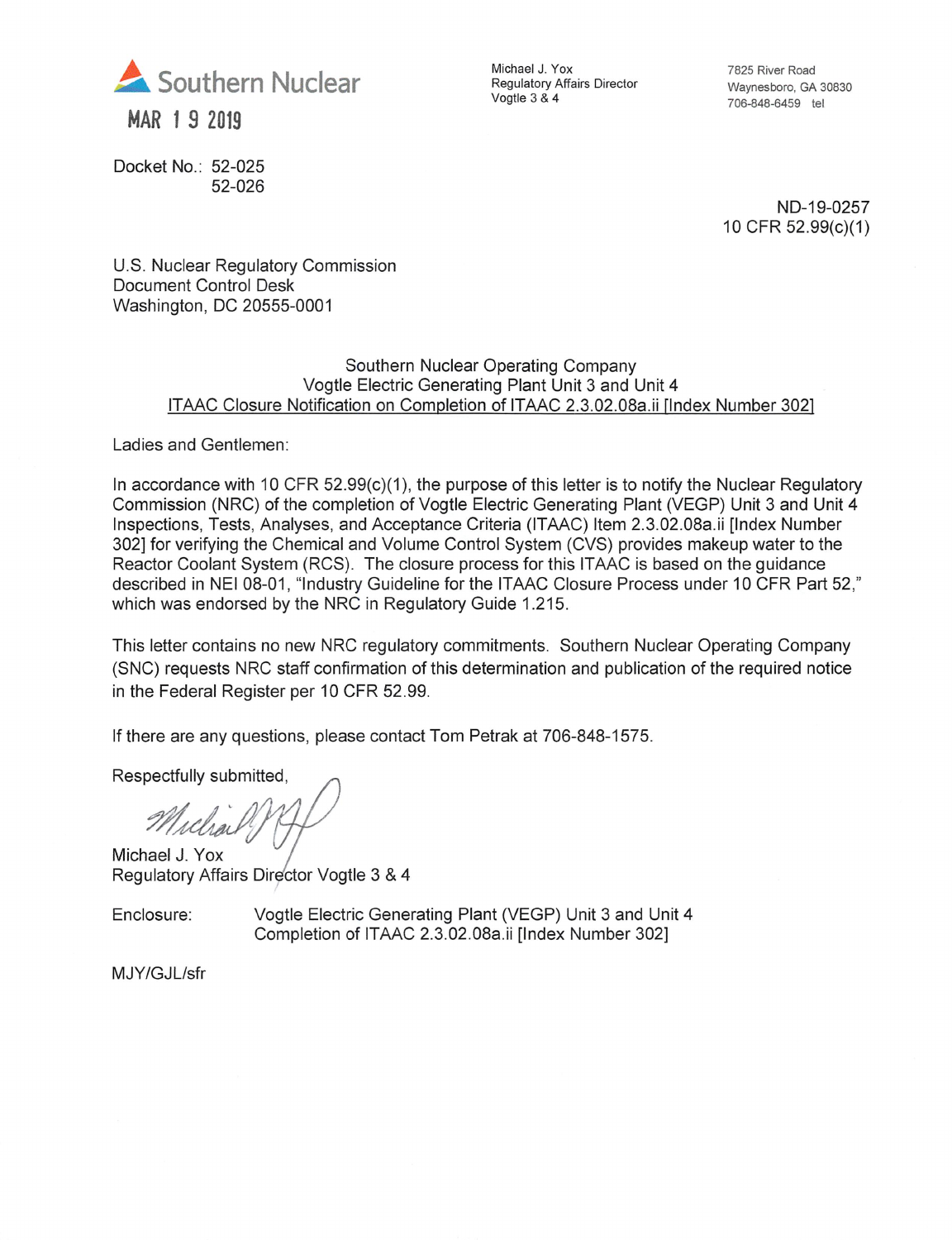U.S. Nuclear Regulatory Commission ND-19-0257 Page 2 of 3

To: Southern Nuclear Operating Company/ Georgia Power Company M D. A. Bost (w/o enclosures) M D. L. McKinney (w/o enclosures) M M. D. Meier (w/o enclosures) M D. H. Jones (w/o enclosures) Mr. J. B. Klecha Mr. G. Chick Mr. M. J. Y<mark>ox</mark> Mr. A. S. Parton Ms. K. A. Roberts Mr. T. G. Petrak Mr. W. A. Sparkman Mr. C. T. Defnall Mr. C. E. Morrow Mr. J. L. Hughes Ms. K. M. Stacy Ms. A. C. Chamberlain Mr. J. C. Haswell Document Services RTYPE: VND.LI.L06 File AR.01.02.06

### cc:

## **Nuclear Regulatory Commission**

Mr. W. Jones (w/o enclosures) Mr. F. D. Brown Ms. J. M. Heisserer Mr. C. P. Patel Mr. G. J. Khouri Ms. S. E. Temple Mr. N. D. Karlovich Mr. A. Lerch Mr. C. J. Even Mr. B. J. Kemker Ms. N. C. Coovert Mr. C. Welch Mr. I. Cozens Mr. J. Gaslevic Mr. V. Hall

# **Oglethorpe Power Corporation**

Mr. R. B. Brinkman Mr. E. Rasmussen

## **Municipal Electric Authority of Georgia**

Mr. J. E. Fuller Mr. S. M. Jackson

### **Dalton Utilities**

Mr. T. Bundros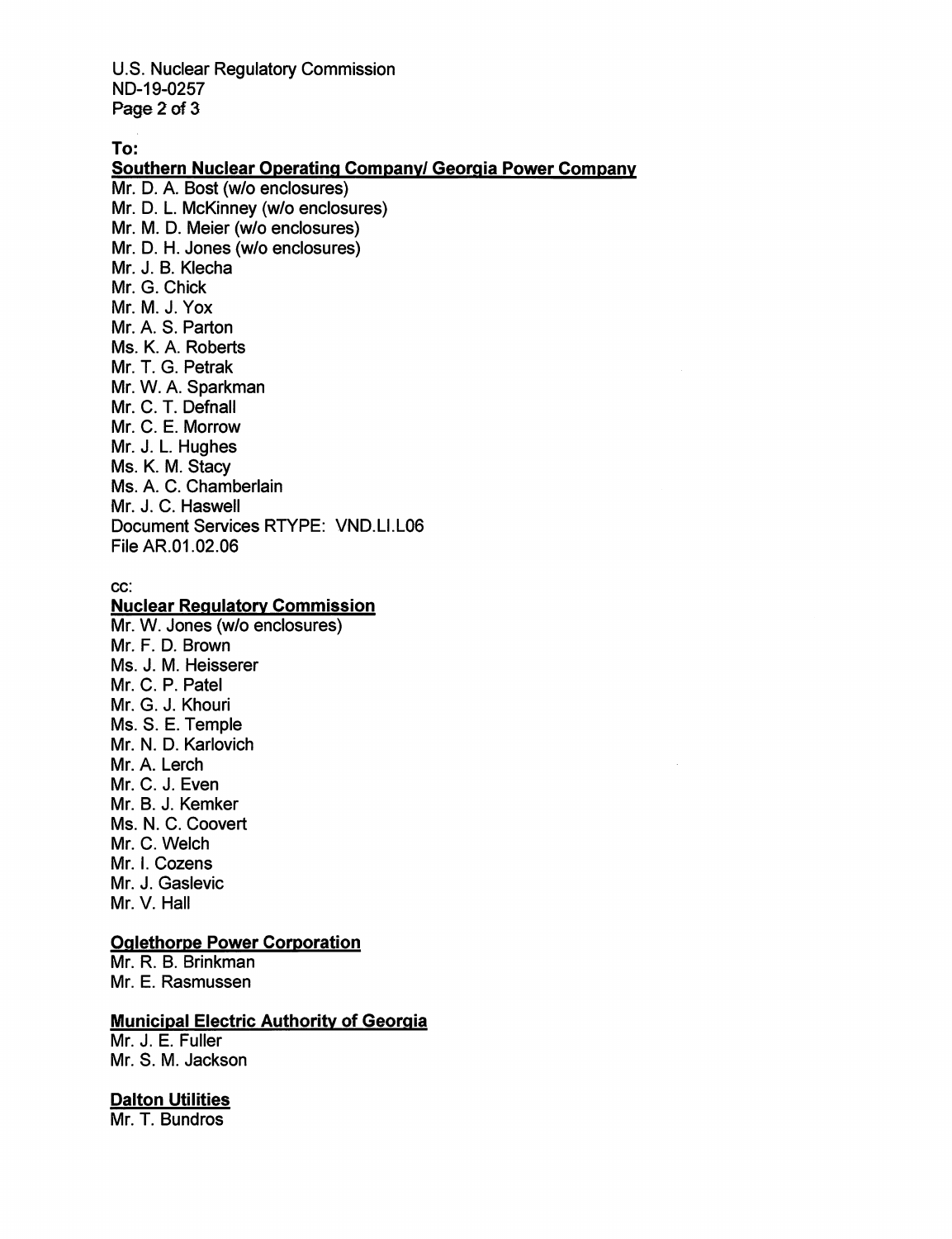U.S. Nuclear Regulatory Commission ND-19-0257 Page 3 of 3

# Westinahouse Electric Company. LLC

Dr. L. Oriani (w/o enclosures) Mr. D. C. Durham (w/o enclosures) Mr. M. M. Corletti Ms. L. G. Iller Ms. J. Monahan Mr. J. L. Coward

# **Other**

Mr. J. E. Hesler, Bechtel Power Corporation

Ms. L. Matis, Tetra Tech NUS, inc.

Dr. W. R. Jacobs, Jr., Ph.D., GDS Associates, Inc.

Mr. 8. Roetger, Georgia Public Service Commission

Ms. 8. W. Kernizan, Georgia Public Service Commission

Mr. K. C. Greene, Troutman Sanders

Mr. 8. Blanton, Balch Bingham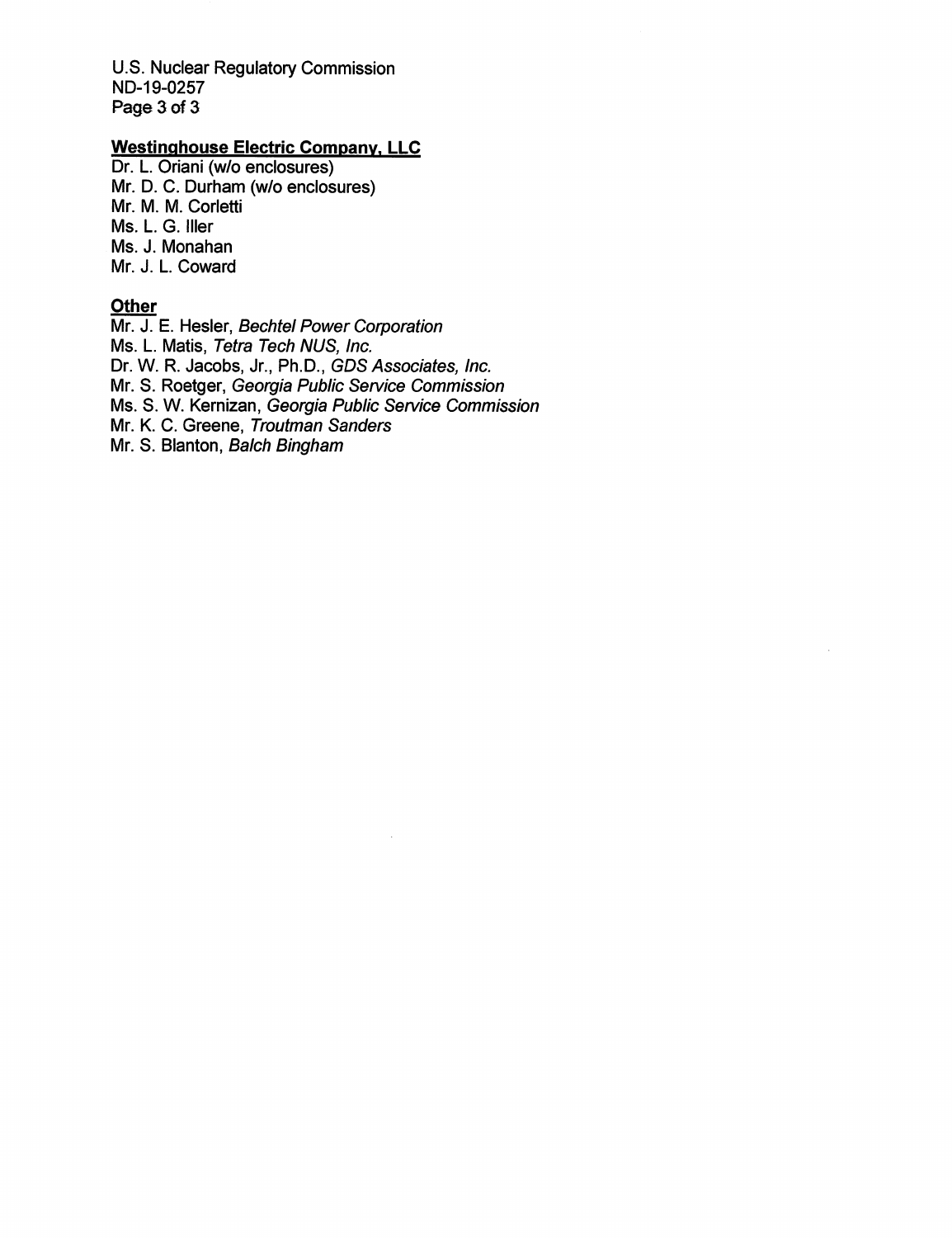U.S. Nuclear Regulatory Commission ND-1&-0257 Enclosure Page 1 of 3

 $\sim$   $\sim$ 

 $\cdot$ 

### Southern Nuclear Operating Company ND-19-0257 Enclosure

Vogtle Electric Generating Plant (VEGP) Unit 3 and Unit 4 Completion of ITAAC 2.3.02.08a.ii [Index Number 302]

 $\mathcal{A}^{\pm}$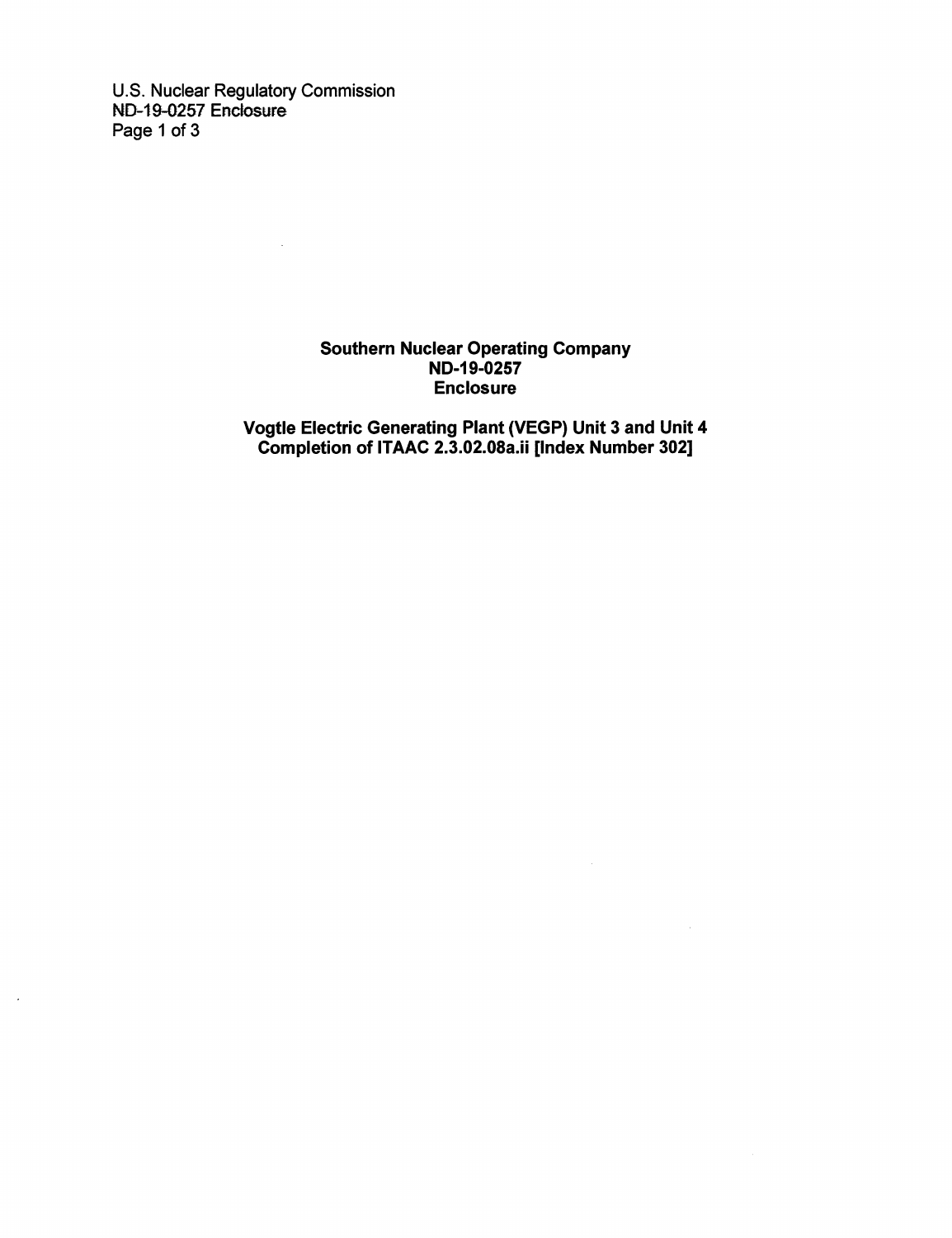U.S. Nuclear Regulatory Commission ND-13-0257 Enclosure Page 2 of 3

# ITAAC Statement

## Design Commitment

8.a) The CVS provides makeup water to the RCS.

## Inspections, Tests, Analysis

ii) Inspection of the boric acid storage tank volume will be performed.

## Acceptance Criteria

ii) The volume in the boric acid storage tank is at least 70,000 gallons between the tank suction point and the tank overflow.

# ITAAC Determination Basis

Multiple ITAAC are performed to demonstrate that the Chemical and Volume Control System (CVS) provides makeup water to the Reactor Coolant System (RCS). This ITAAC performs inspections to verify volumes in Unit 3 and Unit 4 boric acid storage tanks (BAST)(SV3-CVS-MT-01 and SV4-CVS-MT-01) are at least 70,000 gallons between the tank suction point and the tank overflow (i.e., usable volume).

Inspections of each BAST were performed by the vendor to demonstrate the Unit 3 and Unit 4 BAST usable volume. The BAST does not have an overflow line; however, an atmospheric vent line is installed on the top of the tank dome. As-built measurements of the individual tanks' outer circumference and distance from the bottom of each outlet pipe (suction point) to the top of each tanks' cylindrical shell were taken and recorded. These measurements were used to determine each tanks' volume considering the shell thickness and unavailable volume due to tank internals.

Each BAST volume was documented in the Unit 3 and Unit 4 Vendor Volume Calculations (Reference 1 and 2, respectively) which verify the boric acid storage tank volumes are 80,349 gallons each for both Unit 3 and Unit 4 and meets the ITAAC acceptance criteria.

Reference 1 and 2 are available for NRC inspection as part of the Unit 3 and Unit 4 ITAAC completion packages (Reference 3 and 4, respectively).

# ITAAC Finding Review

In accordance with plant procedures for ITAAC completion. Southern Nuclear Operating Company (SNC) performed a review of all ITAAC findings pertaining to the subject ITAAC and associated corrective actions. This review found that there are no relevant ITAAC findings associated with this ITAAC. The ITAAC completion reviews are documented in the ITAAC Completion Packages for ITAAC 2.3.02.08a.ii (Reference 3 and 4) and are available for NRC review.